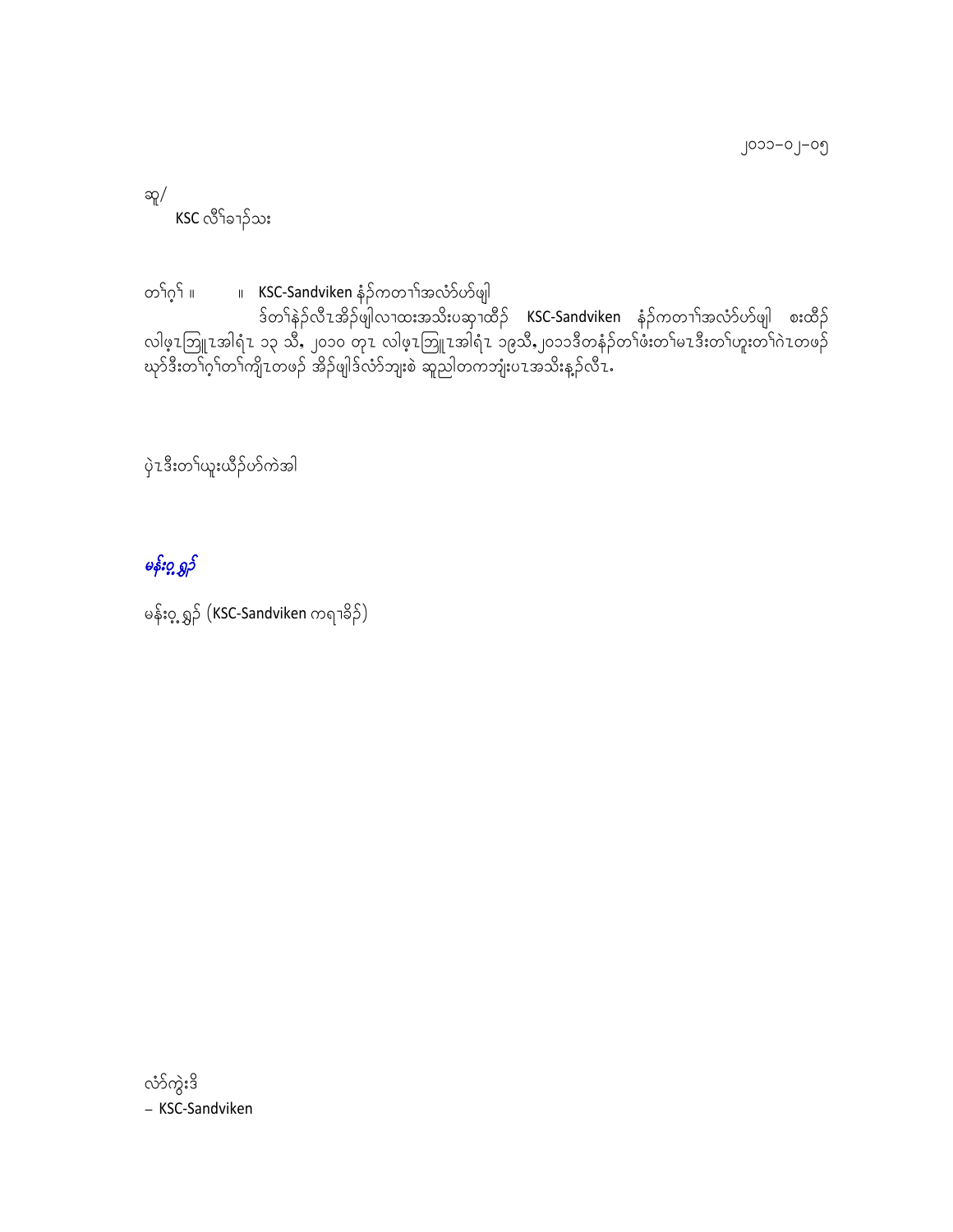#### ၁။ တ<sup>5</sup>ကတိၤလၢညါ

KSC-Sandviken အတၫ်ဖံးတၫ်မ႗ဒီးတၫ်ဟူးတၫ်ဂဲ႗တဖဉ် လဲ႗တရံးအသးလ႑ဒီတနံဉ်အတိၢ်ပူ႗ စးထိဉ်လ႑လါဖ္႗ဘြူ႗ အါရံၤ ၁၃ သိ,၂၀၁၀ တုၤလၢလါဖူၤဘြူၤအါရံၤ ၁၉သိ,၂၀၁၁ လဲၤသးဘဉ်ဂ္ဂါဘဉ်၀ီခ်ီဖျိ KSC-Sandviken ပၢဆုၫတၢ်ကမံတံၤတဖဉ်၊ ကရၫဖိတဖဉ်၊ ဖိဒံဖိသဉ်သူဉ်ဘိဉ်သးစ<sup>ြ</sup> ဒီးကညီဖိလ႑ Sandviken အတ<sup>ြ</sup>ဆိဉ်ထွဲ မၤသကိႏတ႑် လၢတၫ်သးတဖျာဉ်ဃီ ဒီးတၢ်သူဉ်ဆူဉ်သးဆူဉ်အဃိန္ဉာ်လီၤ.

#### ျ။ KSC-Sandviken ကဲထီဉ်အဂ္ဂ<sup>S</sup>

ကိ်ၤ်ပယီၤကလုာ်ဒူဉ်ပုၤဘဉ်ကီဘဉ်ခဲတဖဉ် လၢအဟဲအိဉ်ဆိးဝဲဖဲဝ့<sup>၎</sup> Sandviken ခဲလ<sup>ှ</sup>ာ်ကအိဉ်ဝဲ ၁၅၀ ဃဉ်ဃဉ် ဒီးကညီဖိအနိ<sup>5</sup>င်္ဂါခဲလက်အိဉ်ဝဲ ၁၀၀ ဂၤန္ ဉ်လီၤ. ဖဲတ<sup>န</sup>ဒုအိဉ်ထိဉ် KSC-Sandviken အဆ႑ကတိ််၊ ကရ႑ဖိခဲလက်အိဉ်ဝဲ ၄၀ ဂၤ ဃှာ်ဒီးပၫဆုၫတၫ်ကမံတံၤ ၇ ဂၤန္ ဉ်လီၤ. KSC-Sandviken ဘဉ်တၫ်ကရၫကရိ ဒီးဒုးအိဉ်ထိဉ်အီၤလ႑ KSC လိ်ၤ်ခၢဉ်သး ဖဲ ၂၀၀၈ လါဖူၤဘြူၤအါရံၤန္ဥ်လီၤႉ ပၢဆုၢတၤ်ကမံတံၤဒီး ကရၢဖိသူဉ်တဖဉ် မၤသကိႏတၤ်လၤ ကရၢတၫ်လဲၤထီဉ်လဲၤထီအဂိၢ်န္ ဉ်လီၤ.

| <b>รา</b> ๋ว่า             | ůι                               | မှုဒါ                            | တ်မားနိဉ် |
|----------------------------|----------------------------------|----------------------------------|-----------|
| 10C                        | မန်း၀့္မရွဉ်                     | ကရာဓိဉ်                          |           |
| $\mathsf{J}^{\mathsf{II}}$ | <u>န်<sup>ဒို</sup>ဖိ</u> ကှဉ်ထူ | နဲဉ်ရွဲဉ်                        |           |
| IIC                        | နိ <sup>ုင်</sup> ကပီၤမှု        | QZ01ZO                           |           |
| ÇII                        | နိ <sup>ု</sup> အငဲၤမဉ်          | ပိႆာမှဉ်ဂုၢိဳမှုဒါနိဉ်           |           |
| ၅။                         | နိ႑ိမံမံ                         | သးစ <sup>5</sup> ဂု5်ဝီမှုဒါနိဉ် |           |
| $G_{II}$                   | စီၤစ္ဇၤဘူဉ်                      | တၢ်ကစီဉ်ဒီးတၢ်ရၤလီၤမှုဒါခိဉ်     |           |
| வ                          | နိ <sup>ု</sup> အဲဉ်သူလ္1        | ကူဉ်သ့ဆဲးလၤမှုဒါခ်ိဉ်            |           |

#### ၃။ KSC-Sandviken ပၫဆုၫတ<sup>ြ</sup>ကမံတံၤ ၂၀၁၀–၂၀၁၁

#### ၄။ ပု1သမံသမိးကျိဉ်စုစရီဒီးတ<sup>5</sup>ုဃုထၢကမံတံ1 (Election Committee)

ပုၤဘဉ်မူဘဉ်ဒါ လၢအဟံးမူဒါလ႑ တၫ်သမံသမိးကျိဉ်စ့စရီဖဲ ၂၀၁၀ နံဉ် မ့ၢ်ဝဲနိ1်မရံနဉ်ဒီးနိ1်ဟါမိနံ ဒီးတၤ်ဃုထ႑ ကမံတံ $\mathfrak t$  (Election Committee) မ့<sup>ှ</sup>ဝဲစီ $\mathfrak t$ လှ<sup>ှ</sup>ရံ့ဒီးနိ<sup>ုင်</sup>ဒါထူနှဉ်လီ $\check{\mathfrak t}.$ 

#### ၅။ ပၫဆုၫတၤ်ကမံတံၤဒီးကရၫဖိတၤ်အိဉ်သး

### ပาဆု႑တ႑်ကမံတံၤ

ပၢဆုၫတၢ်ကမံတံၤတဖဉ်မၤသကိႏတၢ်လၢကရၢတၢ်လဲၤထိဉ်လဲၤထိအဂိၢ်လၢအကစၢ်သန႑ာ်ဒဉ်ဝဲစုာ်စုာ်နှဉ်လီၤ

### ကရၢဖိ

KSC-Sandviken ကရၫဖိခဲလက်အိဉ်ဝဲ ၉၀ ဂၤန္ ဉ်လီၤႉ ကရၫဖိကိႏဂၤဒဲး အိဉ်ဒီးတၢ်မၤသကိႏတၢ်၊ တၢ်ဟ္၄်ကူဉ် ဟုဉ်ဖးဒီး ဆိဉ်ထွဲမၤသကိႏတၤ်လၢ ကရၢအတၤ်လဲၤထိဉ်လဲၤထိအဂိၢ်န္ဉာ်လီၤႉ

#### ၆။ KSC-Sandviken အတ<sup>S</sup>ဟူးတ<sup>S</sup>ကဲၤဒီတနံဉ်အတိS်ပူၤ

- KSC နံဉ်ကတၢ<sup>န</sup>တ်အိဉ်ဖိုဉ်ဟ်လီၤဝဲလၢ တ<sup>န</sup>ကဟူးဂဲၤဒ်သိးကရ<sup>ှ</sup>ဖိအနိ<sup>န်</sup>က်ကအါထိဉ်အဂိ်္ဂါအသိး ၁. ဒ် ကရၫဖိလ႑အပူ႑ကွဲာ်အိဉ်ဝဲ ၄၀ ဂ႑ ဒီးခဲအံ႑ကရၫဖိခဲလၫာ်အိဉ်ဝဲ ၉၀ ဂ႑န္ ဉ်လီ႑.
- ၂. KSC-Sandviken ဆိဉ်ထွဲမ႗စ႑ာ၀ဲ KSC အတၤ်ဖံးတၤ်မ႗ဒ်အမ္္ဂါလ႑ တၤ်မ႗လ႗ကပိ႗ကညီနံဉ်ထိဉ်သီအဂိၤ် အဝဲသုဉ်ထဲးဂံၫ်ထဲးဘါဒီး ဆီဉ်ထွဲမၤစၫၤဝဲလၢအနိ်ၫ်ကစၤ် ဃှာ်ဒီးကျိဉ်စုနှဉ်လီၤႉ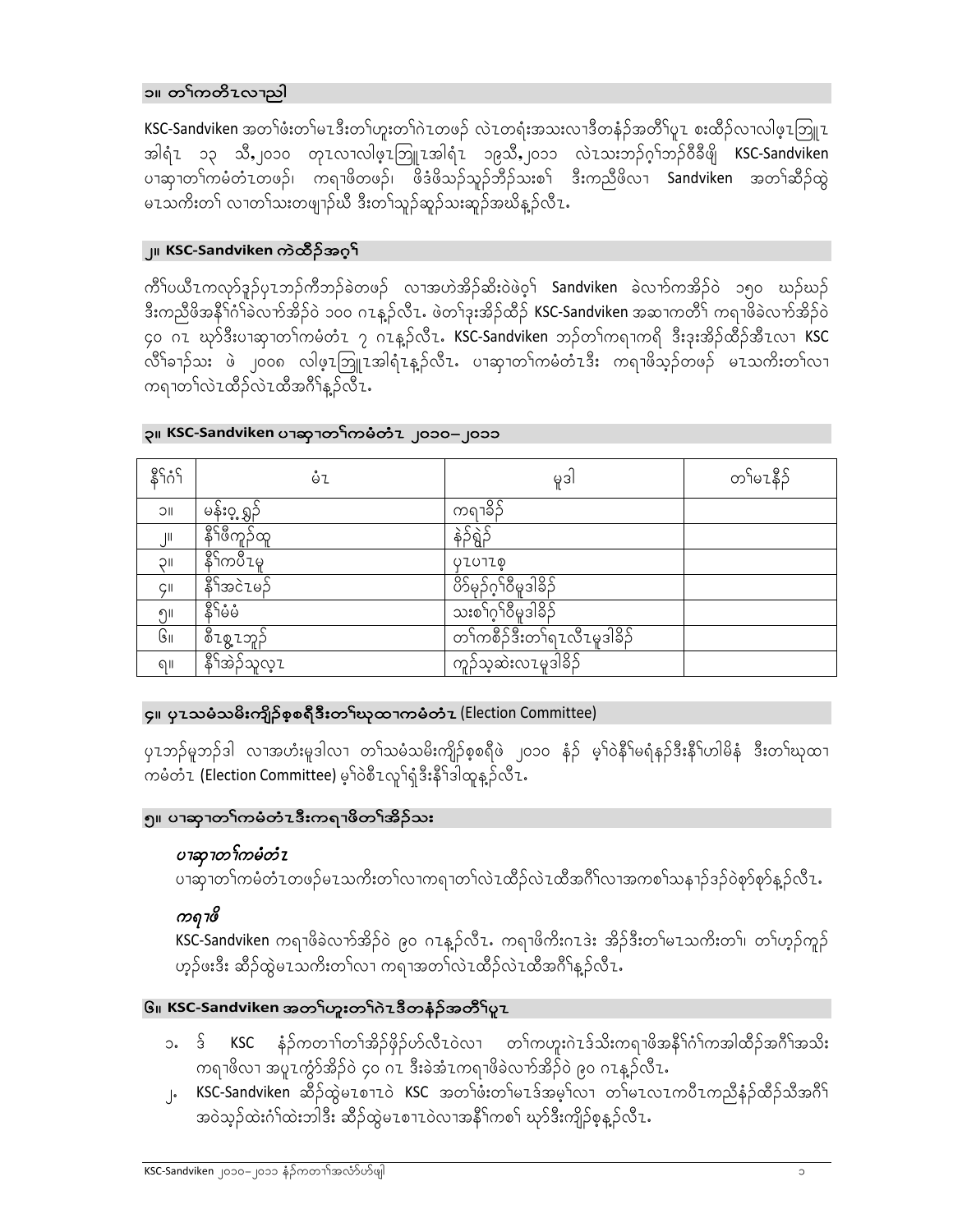- ၃. KSC-Sandviken ဆီဉ်ထွဲမ႗စ႑ာဎဲ KSC အတ<sup>ြ</sup>ရဲဉ်တၢ်ကျဲ႗ခိဉ်န႑်တ႑်သိဉ်လိ ခ်ီဖျိဆု႑ထိဉ်ဝဲခ႑ဉ်စး ၁ ဂ႗ လၢလဲၤထိဉ်ဝဲတၢ်မၤလိတဘျီအံၤန္ ဉ်လီၤ.
- ၄. လၢတ<sup>5ု</sup>ထုးဖျါဒီးဟ်ဖျါထိဉ်က္1 ကညီတ<sup>5ု</sup>ဆဲးတ<sup>5ု</sup>လ1အဂိီ<sup>5</sup> KSC ဟိ9ုဉ်ကရ1 ဟူးဂဲ1ကရ1ကရိထိဉ် သးစၢ်တဖဉ် လၢကဟ်ဖျါထိဉ်ကညီအတၢ်ဂဲၤကလံဉ်ဒိ ဖဲတၢ်မၤလၤကပီၤကညီနံဉ်ထိဉ်သိမူးအနံၤန္ဥ်လီၤ.
- ၅ု KSC-Sandviken မၤသကိႏတၫ်ဒီးတၫ်ကရၫကရိအဂၤ ဒ်အမ္႑်တ႑်လဲၤဟ်ဖျါထိဉ်သး ဒ်သိႏပုၤကသ္ဥာ်ညါ အါထိဉ် ကညီဖိအဂ္ဂါ ဒီးကလုာ်ဒူဉ်လၢကိၢိပယီ႑ပူ1သူဉ်တဖဉ်အဂ္ဂါနူဉ်လီ1.
- ၆. လၢတ<sup>5ု</sup>ဃုအါထိဉ် KSC ကျိဉ်စ့အဂိီ<sup>5</sup> KSC-Sandviken ထၢဝဲကရၢဖိလဲဝံၤဆုၫထိဉ်ဝဲ ၅၀ မျးကယၤဆူ KSC ကရ<sup>ှ</sup>မိ်ုပု<sup>ှ</sup>အအိဉ် လၢကရှ၊မိ်ုပုှ<sup>င်</sup>အတ<sup>ှ်</sup>ဟူးတ<sup>ှ်</sup>ဂဲၤအဂိ်္ဂန္ ဉ်လီၤ. မ့မ့္ပ်လၢ KSC-Sandviken အတ<sup>ှ</sup>ဖုံးတ<sup>ှ</sup>မၤ တၫ်လဲၤတရံးသးအဂိ်္ဂ် သးစၫ်ကရၫမ့္ပ်ဂ္ၤ၊ ဟိခ်ုဉ်ကရ႑မ့္ပ်ဂ္ၤ ထ႑၀ဲကရ႑ဖိအလဲကိုးလါဒဲး ဒ်တ႑်ဟ်ပနိဉ် အသိးနဉ်လီၤ.
- ၇. KSC-Sandviken ဆီဉ်ထွဲမၤစၫၤတၫ်သးအိဉ်ထၢဖိုဉ်ကျိဉ်စ့ လၢထံလိ်ၢကိဵျပု႑တၢ်လိဉ်ဘဉ်တဖဉ် ဒ်အမ့ၢ် ခိဉ်န႑် တၫ်သိဉ်လိကို အဂိ်ၢဒ် KSC ကရၫမိၢိပုၢ်အတၢ်နဲ့ဉ်လီၤအသိးန္ ဉ်လီၤ.
- ၈. KSC-Sandviken ဟွဉ်င်္ဂါဟွဉ်ဘါဒီးဆီဉ်ထွဲမၤစၫၤဝဲ တၫ်သိဉ်လိကညီကျိဂ် $($ မိ်၊ကျိဂ်) လက်လက်ဆ့ဆ့၊ ဒ်သိး ပကညီကျိ $\delta$ (မိ<sup>ု</sup>ကျိ $\delta$ )သုတဟါမ<sup>ှ</sup>တဂုၤအဂိၢန္ ဉ်လီၤႉ လီၤဆီဒဉ်တၢ်ကွိဖိမိၤ်ပၤ်ကိႏဂၤ ဟုဉ်ဂံၤ်ဟုဉ်ဘါ ဆီဉ်ထွဲ မၤစၢၤဖိသဉ်သှဉ်တဖဉ်လၢ တၢ်ကသ့ကွဲး၊ ကသ့ဖး၊ ကသ့တဲက္ၤကညီကျိာ်အဂိၢ် ဆီဉ်ထွဲဖိသဉ်သှဉ်တဖဉ်လၢ ကဘဉ်မၤလိက္1ကညီကျိာ်န္ဥာ်လီ1. ကွိသရဥ်ဒီးကွိဖိမိ်ၤပၤ်တဖဉ် အိဥ်ဒီးတၤ်ဖီဥ်လိာ်စုဂူ1ဂူ1 လၢဖိလံ1 တၢ်ကူဉ်ဘဉ်ကူဉ်သူ အတၢ်လဲၤထီဉ်လဲၤထီအဂိၢ်န္ဥာ်လီၤ.
- ၉့ KSC-Sandviken မၤလၤကပီၤဝဲကညီပိဉ်မှဉ်ကရาမှ<sup>ြ</sup>နံၤ ဖဲလါအ့ဖြှဉ် ၅ သီန္ဉ်လီၤ.
- ၁၀، KSC-Sandviken မၤလၤကပီၤဝဲကညီသးစၢ်ကရၫမုနံံၤ ဖဲလါမ့ၤ ၂၃ သီန္ဥာ်လီၤ.
- ၁၁。ကူဉ်သူပု1ဘဉ်မူဘဉ်ဒါတီိခိုဉ်ရိ1မဲမ1၀ဲ Sandviken ကညီကွိတ႑်ပျာ်ကွိအမူးဖဲလါယူ1 ၁၃ သီနူဉ်လီ1。
- ၁၂ KSC-Sandviken ဃုာ်ဒီး Hofors ဒီး Gävle မၤလၤကပီၤကညီနံဉ်ထိဉ်သိ ဖဲလါယနူၤအါရံၤ ၅ သိ ၂၀၁၁ ဒီးတၢ်ရဲဉ်တၢ်ကျဲၤခဲလက် လဲၤအသးဂ္ၤဂ္ၤဘဉ်ဘဉ်န္ဉာ်လီၤ $\cdot$

| နိ7့လ်                               | ůι                               | မှဒါ                            | တ်မားနိဉ် |
|--------------------------------------|----------------------------------|---------------------------------|-----------|
| $\overline{\overline{\overline{C}}}$ | <u>မန်း၀့ ရွှ</u> ဉ်             | ကရာဓိဉ်                         |           |
| $\vert \vert$                        | <u>န်<sup>ဒို</sup>ဖီ</u> ကူဉ်ထူ | န်ဉ်ီရွဲဉ်                      |           |
| IIC                                  | နိ <sup>ု</sup> ကပီၤမှု          | <b>OLOTLO</b>                   |           |
| ÇII                                  | နိ <sup>ု</sup> ကါမိနံ           | ပိဉ်မှဉ်ဂုၢ်ဝီမှုဒါနိဉ်         |           |
| ၅။                                   | န်ိဳးမိမိ                        | သးစ <sup>ှ</sup> ုံးဝီမှုဒါခိဉ် |           |
| GII                                  | ริโอนด์น                         | တၢ်ကစီဉ်ဒီးတၢ်ရၤလီၤမူဒါခိဉ်     |           |
| வ                                    | ္ခ်ိဳ <sup>င္</sup> အဲ့ဉ်သူလ္1   | ကူဉ်သ့ဆဲးလၤမှုဒါခိဉ်            |           |

#### ှ။ KSC-Sandviken ပၫဆုၫတ<sup>ရ</sup>ကမံတံၤ ၂၀၁၁–၂၀၁၂

### ၈။ ပု႑သမံသမိးကျိဉ်စုစရီဒီးတ<sup>5</sup>ုဃုထၢကမံတံ႑ (Election Committee)

တၢ်ဃုထၢဝဲပုၤဘဉ်မူဘဉ်ဒါခံဂၤ လၢကဟံးမူဒါလ႑ တၢ်သမံသမိးကျိဉ်စ့စရီဖဲ ၂၀၁၁ နံဉ်မ့ၢ်ဝဲ နိ<sup>၎</sup>မရံနဉ်ဒီးနိ<sup>ု</sup>အ့ခုဉ် န္ဥ်လီၤ. ဒီးတ<sup>န</sup>ယုထၢစ့<sup>န</sup>က်ိဳး တ<sup>န္</sup>ယုထၢကမံတံၤ (Election Committee) ၂ ဂၤလၢကဟံးမှုဒါလၢ ၂၀၁၁ နံဥ်မ့<sup>န</sup>ဝဲ သးပုါလ့ဘ့ၤဒီးသးပုါအီၤလွ့ဉ်န့ဉ်လီၤ.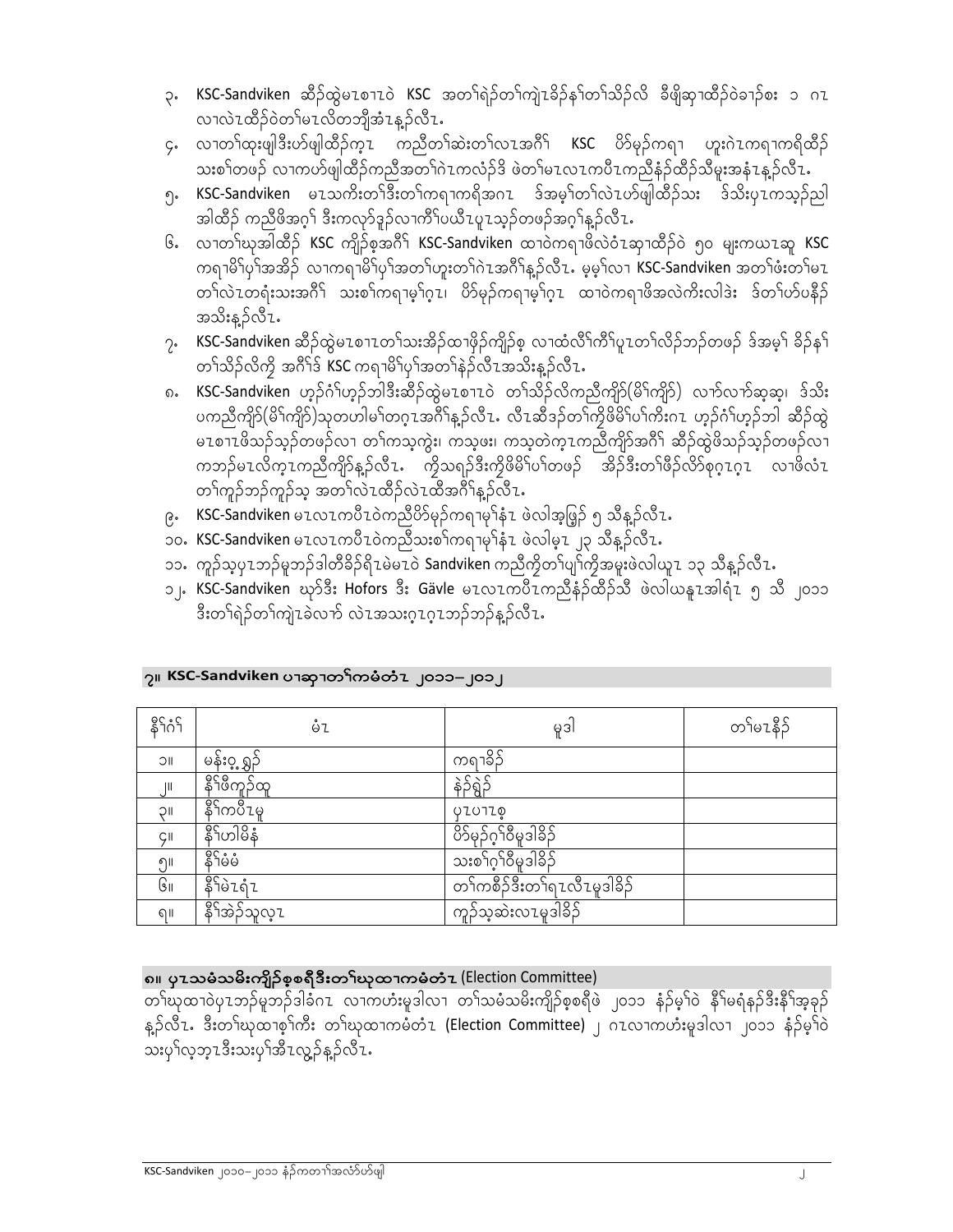### ၉။ ခါဆူညါတ႑်ရဲဉ်တ႑်ကျဲၤ

- ား Sandviken ကညီကွိဖိသူဉ်တဖဉ် ကအိဉ်ဒီးတ<sup>န်</sup>ဃုစ့ဟ်ကီၤ ခီဖျိကမၤတ<sup>န်</sup>ဆါတ<sup>န်</sup>ပုံ့ၤဖဲလါမး (Sportlov) ကွိပျ<sup>န်</sup> အကတိ1်
- ု၊ တိမှဉ်ကရ႑ ကအိဉ်ဒီးတ႑်မၤလၤကပီၤ ကညီပိဉ်မှဉ်ကရၫအမှၤ်နံ႑ ဖဲလါအဖြှဉ်ထိဉ် ၅ သီ.
- ၃. ကူဉ်သူပုၤဘဉ်မူဘဉ်ဒါ ကအိဉ်ဒီးတၢ်ရဲဉ်တၢ်ကျဲၤလၢကမၤကညီတၢ်ပျာ်ကွိမူး ဖဲလါယူၤန္ဥ်လီၤႉ တၢ်ကဟူဉ် တ်လၤကပီၤ ဆူကညီကိုဖိလၢအဖျိထိဉ် Gymnasium ဖဲတနံဉ်အံၤတဖဉ်ဒီး ၉ တီၤကိုဖိလၢအဖျိးစိတဖဉ်ႉ
- ၄<sub>• </sub> သးစ<sup>ှ</sup>ကရၫ ကအိဉ်ဒီးတ<sup>5်</sup>မၤလၤကပီၤကညီသးစ<sup>ှ</sup>ကရၫအမု<sup>ှ</sup>နံၤ ဖဲလါမ့ၤ ၂၃ သီ.
- ှ<br>၅. နံဉ်ကတၢၤ်တၤ်အိဉ်ဖိုဉ်တၤ်ကမၤအီၤဖဲ လါဖူၤဘြူၤအါရံၤခံနွံတနွံ ၂၀၁၂ န့ဉ်လီၤ.

### ၁၀။ တ<sup>ှ</sup>ကတိၤကျၢာ်တံ<sup>၎</sup>

လၫ KSC-Sandviken အတ<sup>5</sup>လဲၤတရံးအသး စးထိဉ်လၫလါဖူဘြူၤအါရံၤ ၁၃ သိ,၂၀၁၀ တုၤလၢလါဖူၤဘြူၤအါရံၤ ၁၉သီ, ၂၀၁၁ နံဉ်အံၤ ခ်ီဖျိပၢဆုၫတ႑်ကမံၤတံၤအတ႑်တီခိဉ်ရိၤမဲ၊ ကရၫဖိတဖဉ်၊ ဖိဒံဖိသဉ်သူဉ်ဘီဉ်သးစ႑်ဒီး Sandviken ကညီဖိုက်းဂၤ အတ္ဂ်ာဆီဉ်ထွဲမzသကိႏတ႑် လၢတ႑်သးတဖျာဉ်ဃီအဃိ ပတ႑်ဖီးတ႑်မzတဖဉ် လဲzတရုံးသး ဘဉ်လိ<sup>ု</sup>ဘဉ်စးဂူၤမး ဒီးပစံးဘျုးဘဉ်ပုၤလၢအမၤစၢၤပုၤကိႏဂၤဒဲးန္ဥ်လီၤႉ လၢ KSC-Sandviken အတ<sup>ြု</sup>ဟူးတ<sup>ြ</sup>ဂဲၤ, ့<br>ပကၡၫအတၫ်ဖီးတၫ်မ႑ကဒိဉ်ထိဉ်ခါဆူညါအဂိ်ၫ ပမုၫ်လ႑်လ႑ သုကမ႑သကိႏတ႑်ဒီးပု႑ဘူးဘူးတံ႑်တံ႑် ဒီးဟူဉ်ကူဉ် အါထိဉ်ဘဉ်ပု႑န္ဥာ်လီ႑ႉ ပမုၢ်လၢ်လ႑ သုကမ႑လ႑ပုဲ႑ဒီး ဟူဉ်ကူဉ်အါထိဉ်ဘဉ် ပလံာ်ဟ်ဖျါအံ႑န္ဥာ်လီ႑ႉ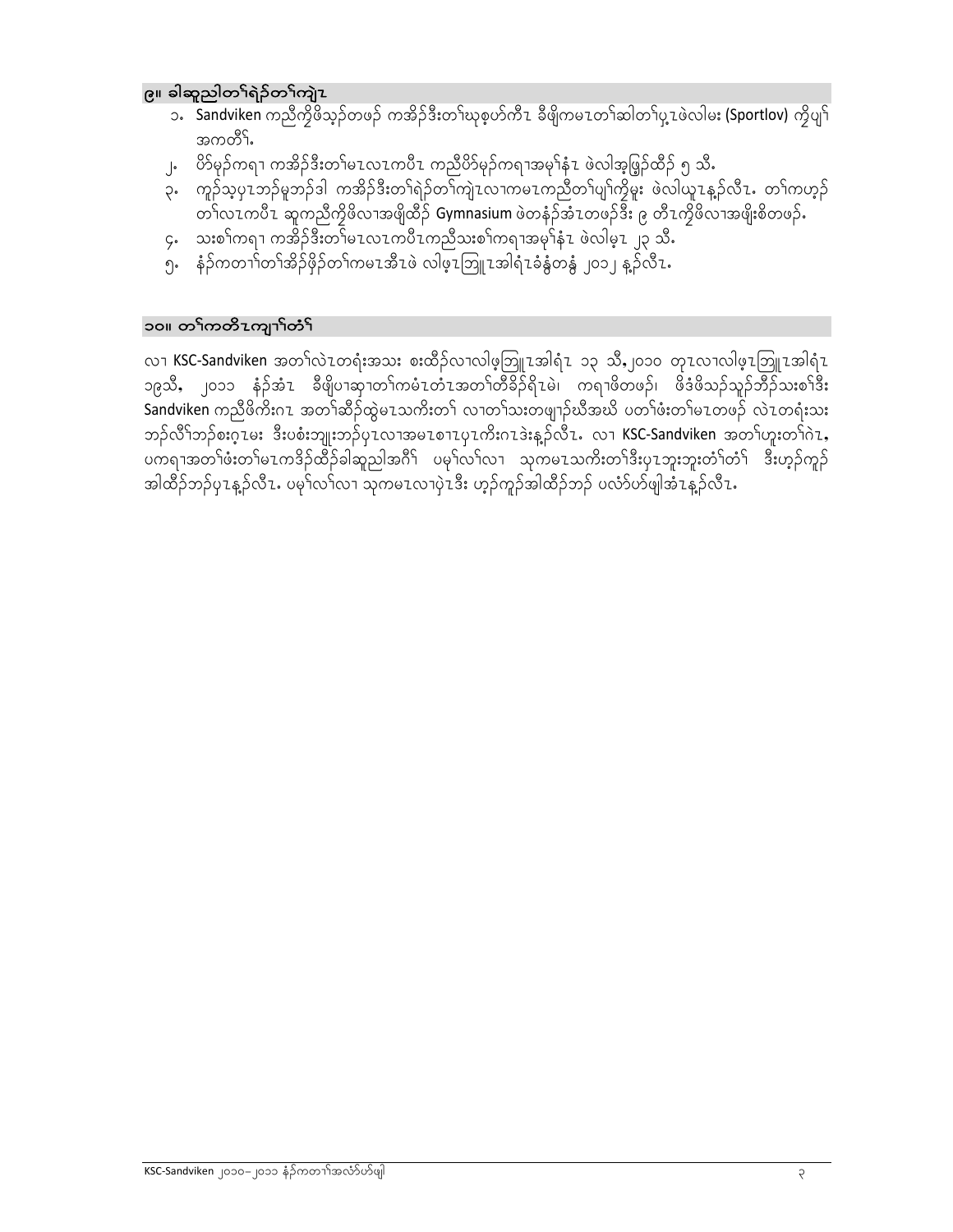# ၂၀၁၀—၂၀၁၁ နံ**ဉ် KSC-Sandviken** ပုၤသမံံသမိးကျိဉ်စ့စရိတ<sup>5</sup>ုဟ်ဖျါ

လါဖ့ၤဘြူၤအါရံၤ ၁၂သီ,၂၀၁၀ KSC-Sandviken နံဉ်ကတၢၢ်တၢ်အိဉ်ဖိုဉ် ဃုထၢထီဉ်ပဝဲခံဂၤ လၢအမ့<sup>၎</sup> ပုၤသမံးသမိး ကျိဉ်စ့စရီနှဉ်လီၤ.

ပဃုထံဉ်သမံသမိး KSC‐Sandviken ကမံးတံၤတၫ်ဟ်ဖျါ ဒီးကျိဉ်စ့စရီသ့ဉ်တဖဉ် ပထံဉ်လၢကျိဉ်စ့စရီ ဒီးတ<sup>ှ</sup>ုဟူးတ<sup>ှ</sup>ကဲၤသ့ဉ်တဖဉ် လဲၤသးဘဉ်ဘျီးဘဉ်ဒါန့ဉ်လီၤ $\cdot$ 

ပအုဉ်ကီ $\tau$ ပသးလ႑ <code>KSC-Sandviken</code> ကမံးတံ $\tau$ သ့ဉ်တဖဉ်အမူဒါ လ႑၂၀၁၀ $-$ ၂၀၁၁ ကဝံ $\tau$ သ့ဝဲဒဉ်န့ဉ်လီ $\tau$ .

မှ<sup>ြ</sup>နံၤ – လါဖ့ၤဩူၤအါရံၤ ၁၉ သိ, ၂၀၁၁

ပု1သမံသမိးကျိဉ်စ့စရီ

နိ $\hat{f}$ မရံန $\hat{f}$ နိ $\hat{\tilde{\mathsf{s}}}$ ်မရံနဉ် $\hat{\tilde{\mathsf{s}}}$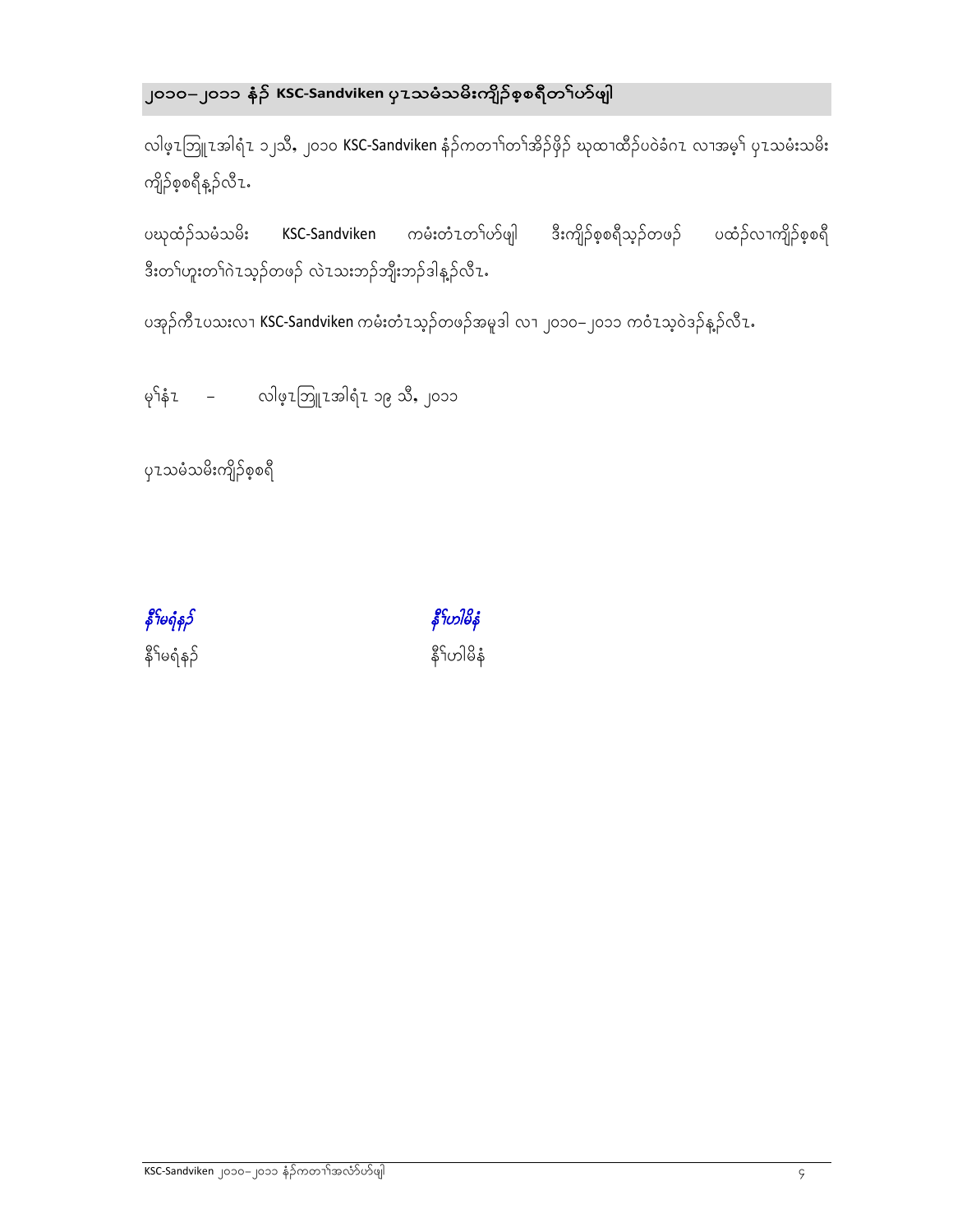# ၂၀၁၀ နံဉ<mark>် KSC-Sandviken</mark> စ့ဟဲနု<sub>ဝ</sub>်ဟးထိဉ်ကျိဉ်စ့စရီအလံာ်ဟ်ဖျါ

|                | ယစးထံဉ်ဖံဉ်စုဖ ၂၀၁၀ နဉ်ႉ စ့လၢယဒ်းန့္ဉ်ဘဉ်က္1လၢ နံဒါထူအိဉ် ၂၀၀၉ စ့စ်ာခံ ဖ ၂၀၀၉–၀၅–၀၄ စ့ ၂၄၀ kr လံ1. |                      |
|----------------|----------------------------------------------------------------------------------------------------|----------------------|
| ၂၀၁၀–၀၆–၁၁     | နဲဉ်ရဲဉ်အးလီၤက္ၤတနံဉ်တဘျီကရၢဖိအလဲ                                                                  | ၂ ၅၄၀ kr             |
| $90 - 65 - 65$ | နဲဉ်ရွဲဉ်အးလီၤက္ၤတနံဉ်တဘျီကရၢဖိအလဲ                                                                 | p ooo kr             |
|                | ပာ်ဖှိဉ်က္1ကရၫဖိအစ့ခဲလက်                                                                           | ၃ ၄၅၀ kr             |
| ၂၀၁၀–၀၇–၃၀     | ဆှၫထိဉ်က္1ကရၫဖိအစ့လၫလိ်ၤ်ခၫဉ်သးတတ်                                                                 | ວ <sub>ໃ</sub> ၂၅ kr |
|                | ကရၫဖိစ့အိဉ်တ့ၢ်က္٦တတ်                                                                              | ວ ၇၂၅ kr             |
| ၂၀၁၀–၀၈–၀၆     | မဉ်ငဲၤဟဲအးလီၤ(ဒုံး)လဲၤဂဲၤကလံဉ်န္ ်စ့                                                               | Goo kr               |
| ၂၀၁၀–၀၉–၀၅     | နဲဉ်ရွဲဉ်ဟုဉ်လီ႑စ့လၢကရၢဖိအသီခံဒူဉ်စ့                                                               | çoo kr               |
|                | <u>ပြာ်ဖိုဉ်က</u> ူးစ့လၢဒီတနံဉ်ကျၤာအတိ်ၤပူးစ့ခဲလက်                                                 | ၂ ၉၆၅ kr             |

ယစးထိဉ်ဖီဉ်စ့ဖဲ ၂၀၁၀ နံဉ်. စ့လၢယဒိးန့ဉ်ဘဉ်က့ၤလၢ နီဒါထူအိဉ် ၂၀၀၉ စ့စိ႒်ခ်ီ ဖဲ ၂၀၀၉–၀၅–၀၄ စ့ ၂၄၀ kr လီၤ.

## ၂၀၁၀ ဒီတနံဉ်ကျၢၤတ<sup>ြ</sup>သူတ<sup>ြ</sup>စွဲစ့ဟးထိဉ်

| ါ၀၁၀–၀၁–၁၁         | ကပီၤမူႇမဉ်ငဲၤႇစ္မွ့ ၤဘူဉ်လဲၤတၢ်အိဉ်ဖိုဉ်လၢ Västerås ထုးထိဉ်သူအလဲစ့                          | ၆၄ kr           |
|--------------------|---------------------------------------------------------------------------------------------|-----------------|
| ၂၀၁၀–၀၇–၂ <u>၉</u> | KSC ခိဉ်န <sup>ှ</sup> ဟဲအိဉ်ဖိုဉ်ဒီးပကဝီၤဒ့ထုးထိဉ်စ့ပှ့႑တ <sup>ှ</sup> ထံတ <sup>ှ</sup> နိ | ၆၄ kr ၅၀ဘ့ဉ်    |
| ၂၀၁၀–၀၉–၂၆         | ထူးထိဉ်မ႗စၫ႗ၦ႗ဟံဉ်အူထိဉ်ဂိၢ်စ့                                                              | goo kr          |
| ၂၀၁၀–၁၂–၁၉         | နံဉ်ထိဉ်သီအင်္ဂါထုးထိဉ်စ့                                                                   | ວ ໑໐໐ kr        |
| ၂၀၁၀–၁၂–၁၉         | နဲဉ်ရွဲဉ်ဆဲးကျိုးတ <sup>ြ</sup> အဂီ <sup>၎</sup> phone လဲ                                   | poo kr          |
| ၂၀၁၁–၀၂–၁၂         | ဆုၫထိဉ်က္1ကရၫဖိအလဲတတ်လၢလိႝၤ်ခၢဉ်သး                                                          | ၂၀၀ kr          |
| ၂၀၁၁–၀၂–၁၉         | KSC ဒုနံဉ်ကတၢ <sup>ို</sup> တ <sup>ှ</sup> အိဉ်ဖှိဉ်အဂိ်္ဂါတၤဆံဉ်ထံပှု1                     | goo kr          |
|                    | ပာ်ဖှိဉ်က္1စ့ဟးထိဉ်ခဲလက်                                                                    | ၂ ၆၈၄ kr ၅၀ဘ့ဉ် |

| ၂၀၁၀ ဒီတနံဉ်စ့အိဉ်ဝဲ             | ၂ ၉၆၅ kr        |
|----------------------------------|-----------------|
| ၂၀၁၀ ဒီတနံဉ်စ့ဟးထိဉ်ဝဲ           | ၂ ၆၈၄ kr ၅၀ဘုဉ် |
| ၂၀၁၀ ဒီတနံ့ဉ်စုအိဉ်တ့ၢ်က္ ၤခဲလက် | ၂၈၀ kr ၅၀ဘ္ဝ    |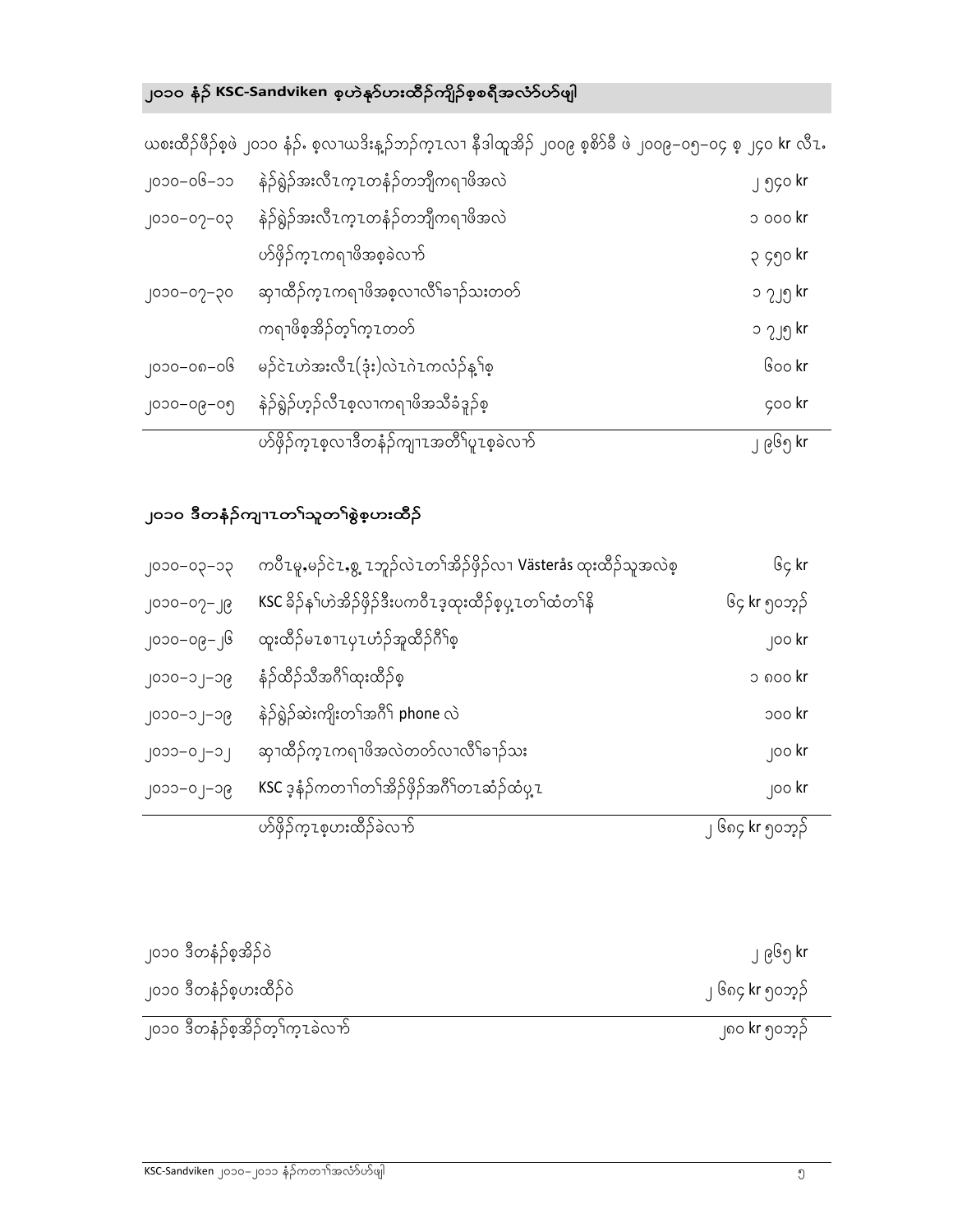# ၂၀၁၀ နံ**ဉ် KSC-Sandviken** ဟိမုဉ်ကရၢစ့ဟဲနု<sub></sub>ဝ်ဟးထိဉ်အလံာ်ဟ်ဖျါစရီ

| နိ <sup>ု</sup> ဂံ | တ႑်ဂ္႑်တ႑်ကျိၤ                                         | စ့ဟဲနၵ် | စ့ပားထိဉ် | တိၤနိ5ိ |
|--------------------|--------------------------------------------------------|---------|-----------|---------|
| <b>IIC</b>         | ၂၀၀၉ နံဉိစ <u>့စိ</u> 5်ခ်ီ                            | ၃၂၈၀    |           |         |
| J۱۱                | ဟုဉ်လီၤတၢ်မၤစၫၤလၢစဲးမဲးနၤတၢ်အိဉ်ဖှိဉ်အဂိၢ်ဖဲလါမ့ၤ ၂၀၁၀ |         | ၂၀၀       |         |
| 1IÇ                | ဟုဉ်လီၤသိလ့ဉ်အလဲလၢပှၤကွီးလိဒိအဂိ်ၢ်                    |         | 000       |         |
| $\zeta$ II         | လါယူ႗ ၂၃/၂၀၁၀ လဲ႗တ႑်အိဉ်ဖိုဉ်                          |         | ၇၁၀       |         |
| ၅။                 | ၂၅/၉/၂၀၁၀ မၤစၫၤပုၤဟံဉ်မှဉ်အူအီဉ်လၢဖိဉ်စပူၤဒၤ           |         | 900       |         |
| Gı                 | စ့ဟဲနဂ်ဖဲ ၂၀၁၀ တလါတဘျီစ့ဟ်ကီၤ                          | ၄ ၅၂၀   |           |         |
| ရ။                 | ၃၁/၁/၂၀၁၀ ဟ့ဉ်မၤစၢၤကလုာ်ဒူဉ်တၢ်ကူတၢ်ကၤဂိၢ်             |         | ၅၀၀       |         |
| ၈။                 | စ့ခဲလက်ဟ်ဖိုဉ်                                         | ၇ ၈၀၀   | ၁ ၉၁၀     |         |
| ၉။                 | စ့အိဉ်တ့်                                              |         |           | ၅ ၈၉၀   |